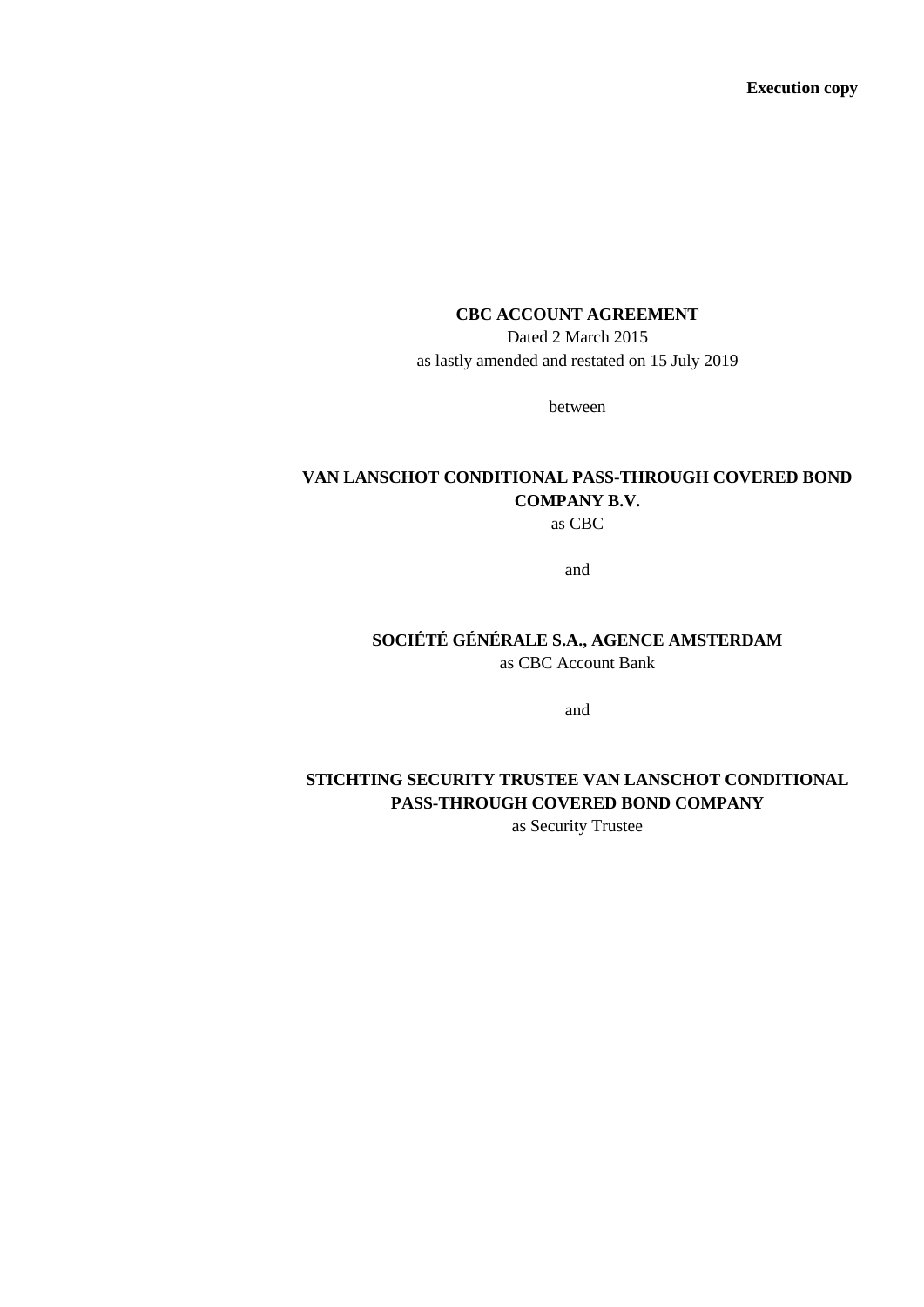## **TABLE OF CONTENTS**

| <b>Clause</b> |  | Page |
|---------------|--|------|
| 1.            |  |      |
| 2.            |  |      |
| 3.            |  |      |
| 4.            |  |      |
| 5.            |  |      |
| 6.            |  |      |
| 7.            |  |      |
| 8.            |  |      |
| 9.            |  |      |
|               |  |      |
|               |  |      |
|               |  |      |
|               |  |      |
|               |  |      |
|               |  |      |
|               |  |      |

**Schedule 1** : Mandate by the CBC **Schedule 2** : General Banking Conditions

2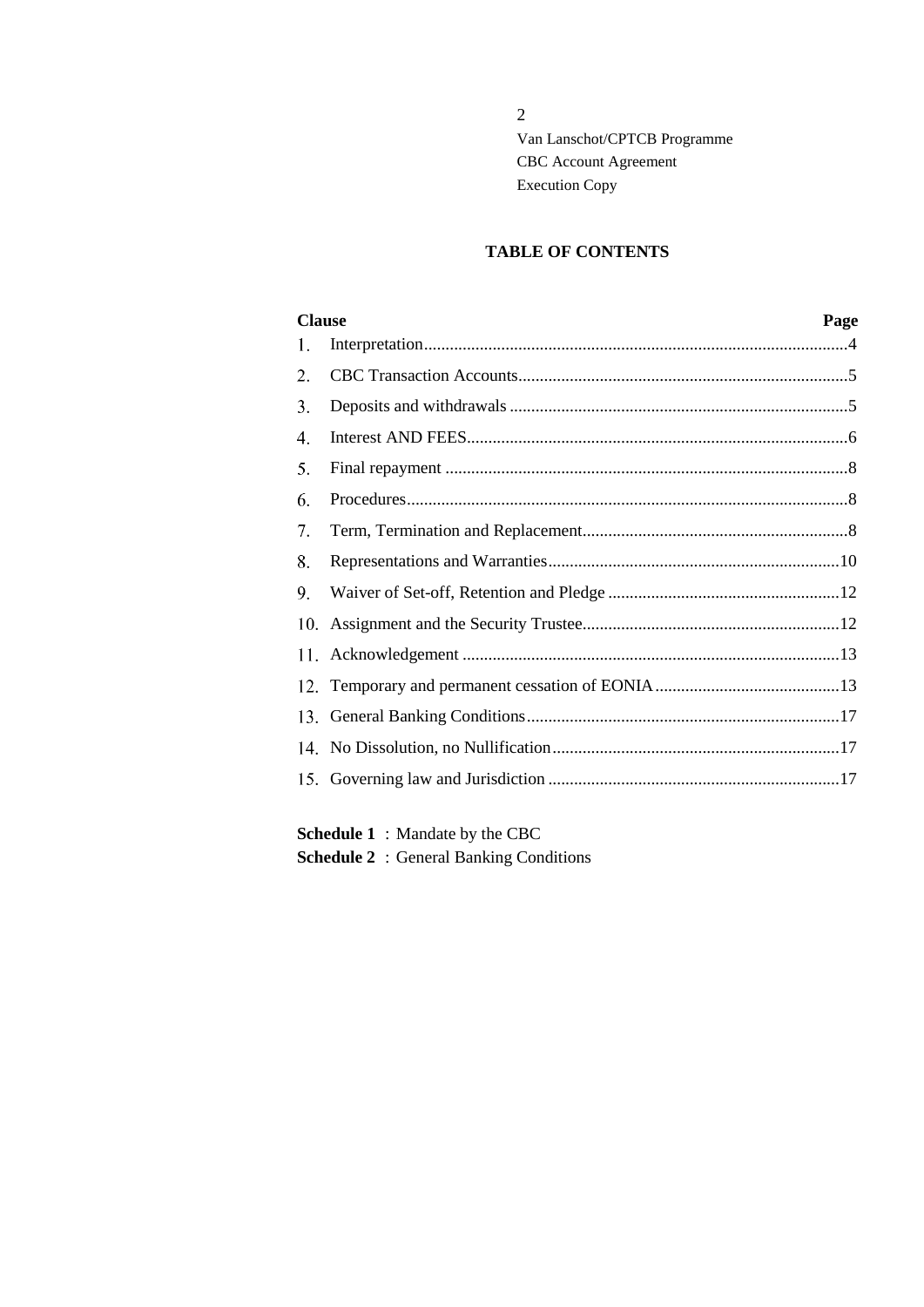**THIS CBC ACCOUNT AGREEMENT** is dated 2 March 2015 as lastly amended and restated on 15 July 2019 and made between:

- 1. **VAN LANSCHOT CONDITIONAL PASS-THROUGH COVERED BOND COMPANY B.V.**, a private company with limited liability (*besloten vennootschap met beperkte aansprakelijkheid*) organised under the laws of the Netherlands and established in Amsterdam, the Netherlands;
- 2. **SOCIÉTÉ GÉNÉRALE S.A., AGENCE AMSTERDAM**, a company incorporated under the laws of France; and
- 3. **STICHTING SECURITY TRUSTEE VAN LANSCHOT CONDITIONAL PASS-THROUGH COVERED BOND COMPANY**, a foundation (*stichting*) organised under the laws of the Netherlands, and established in Amsterdam, the Netherlands.

## **WHEREAS:**

- (A) The Issuer has set up the Programme on 2 March 2015.
- (B) In connection with the Programme the CBC issues the Guarantee.
- (C) Pursuant to the Guarantee Support Agreement, in consideration of the CBC issuing the Guarantee and so as to enable the CBC to meet its obligations under the Guarantee, the Issuer will transfer to the CBC Eligible Assets from time to time.
- (D) The CBC Account Bank has, *inter alia*, agreed to accept moneys on deposit on the CBC Transaction Accounts, to make payments and to provide pre-determined rates of return thereon on the terms of and subject to the conditions of this Agreement.
- (E) Pursuant to the Servicing Agreement the CBC has appointed the Servicer to administer the Mortgage Receivables and to collect moneys relating thereto and to make, on behalf of the CBC, the deposits on the CBC Transaction Accounts with the CBC Account Bank referred to herein.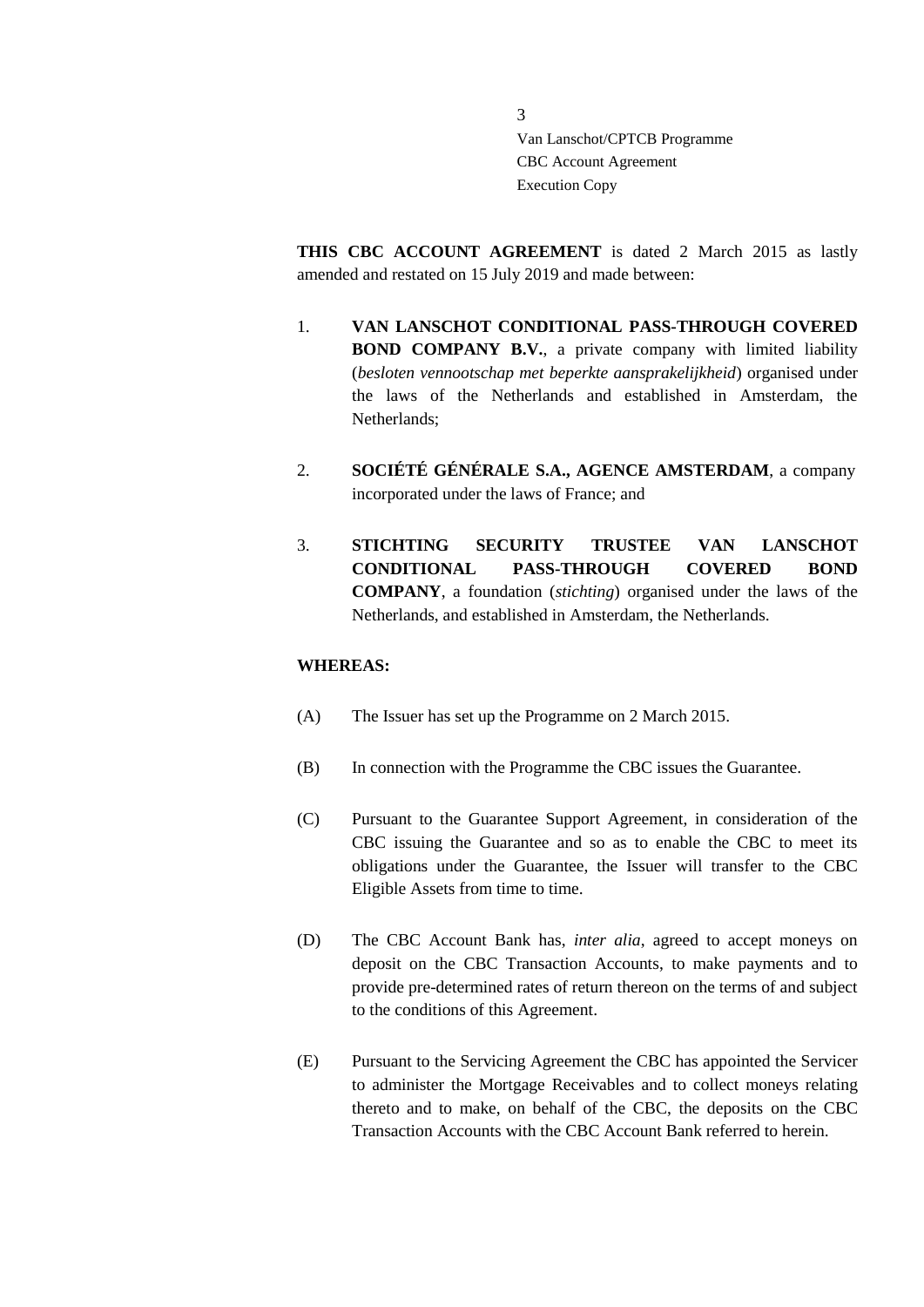(F) Pursuant to the Administration Agreement, the CBC has appointed Intertrust Administrative Services B.V. as Administrator to administer the CBC Transaction Accounts and Intertrust Administrative Services B.V. will in such capacity, *inter alia*, make withdrawals from the CBC Transaction Accounts, which may include the Swap Collateral Account referred to herein.

## **IT IS AGREED** as follows:

#### <span id="page-3-0"></span> $1<sup>1</sup>$ **INTERPRETATION**

- 1.1 In this Agreement (including its recitals), except so far as the context requires otherwise, words, expressions and capitalised terms used herein and not otherwise defined or construed herein shall have the same meanings as defined or construed in the master definitions agreement dated 2 March 2015 and signed by, amongst others, the parties to this Agreement as the same may be amended, restated, supplemented or otherwise modified from time to time (the "**Master Definitions Agreement**"). The rules of usage and of interpretation as set forth in the Master Definitions Agreement and all other agreements and understandings between the parties hereto contained therein shall apply to this Agreement, unless otherwise provided herein.
- 1.2 The expression "**Agreement**" shall herein mean this CBC Account Agreement including the Schedules.
- 1.3 This Agreement expresses and describes Dutch legal concepts in English and not in their original Dutch terms. Consequently, this Agreement is concluded on the express condition that all words, terms and expressions used herein shall be construed and interpreted in accordance with the laws of the Netherlands.
- 1.4 The Security Trustee has agreed to become a party to this Agreement only for the purpose of taking the benefit of certain provisions of this Agreement expressed to be for its benefit and for the better preservation and enforcement of its rights under the Pledge Agreements and, save as aforesaid, the Security Trustee shall assume no obligations or liabilities whatsoever to the CBC Account Bank or the CBC by virtue of the provisions hereof.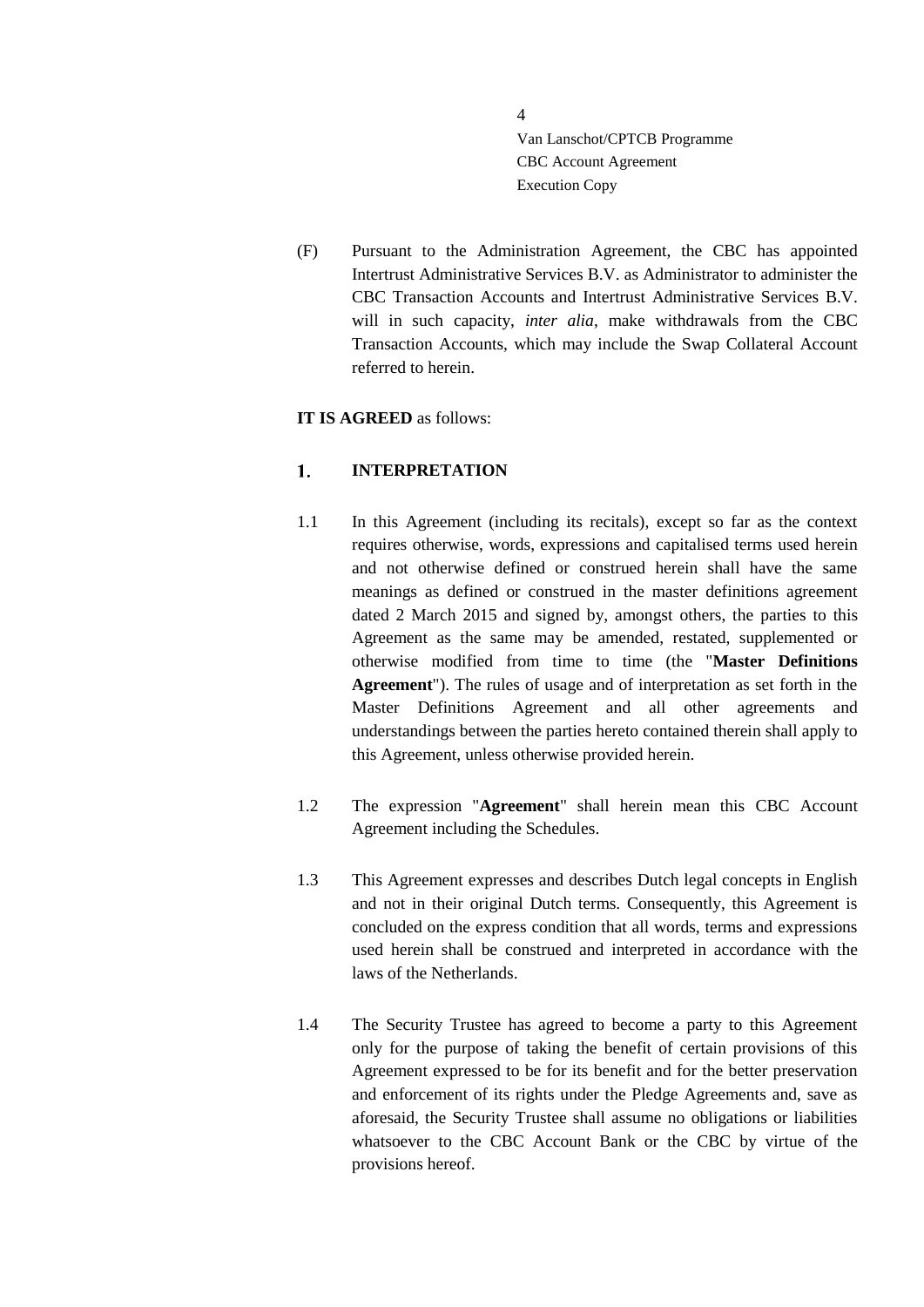#### <span id="page-4-0"></span> $2.$ **CBC TRANSACTION ACCOUNTS**

- 2.1 The CBC Account Bank hereby confirms that, on the instructions of the CBC, the CBC Transaction Accounts have been opened in its books in the name of the CBC.
- 2.2 The CBC Account Bank acknowledges that it has received from the CBC a duly completed account mandate relating to the CBC Transaction Accounts substantially in the form set out in **Schedule 1** hereto.
- 2.3 In the event the CBC is obliged to open any other accounts than the CBC Transaction Accounts, the CBC Account Bank will, on the instructions of the CBC, open such new accounts under the terms of this CBC Account Agreement in the name of the CBC (each an "**Other CBC Account**").

#### <span id="page-4-1"></span>3. **DEPOSITS AND WITHDRAWALS**

- <span id="page-4-2"></span>3.1 Subject to Clause [6](#page-7-1) hereof, all moneys, to be transferred to the CBC Transaction Accounts will be credited to the relevant CBC Transaction Account on and for value on the date of the transfer, provided that notice of such transfer is given by the Transferor or the CBC or any other party in accordance with Clause [6](#page-7-1) of this Agreement to the CBC Account Bank at the latest by 10.30 a.m. Central European Time on the Business Day of the proposed transfer and that the CBC Account Bank receives the relevant transfer by means of electronic transfer by no later than 01.00 p.m. Central European Time on the Business Day specified in such notice as the date of the proposed transfer. If notice is given after 10.30 a.m. Central European Time or the CBC Account Bank receives the transfer after 01.00 p.m. Central European Time, the relevant transfer shall be effected for value the next Business Day after such notice or transfer, unless the CBC Account Bank is able to ensure value on the Business Day specified in such notice or transfer as the date of the proposed transfer. Indications of time mentioned in this Clause [3.1](#page-4-2) and in Clause [3.2](#page-4-3) may vary from time to time in accordance with variation of the common banking practice in the Netherlands. The CBC Account Bank shall promptly notify the CBC of any such variation.
- <span id="page-4-3"></span>3.2 The CBC Account Bank acknowledges that the CBC (or the Administrator on its behalf) may retrieve from any of the CBC Transaction Accounts by way of withdrawal certain amounts on certain

5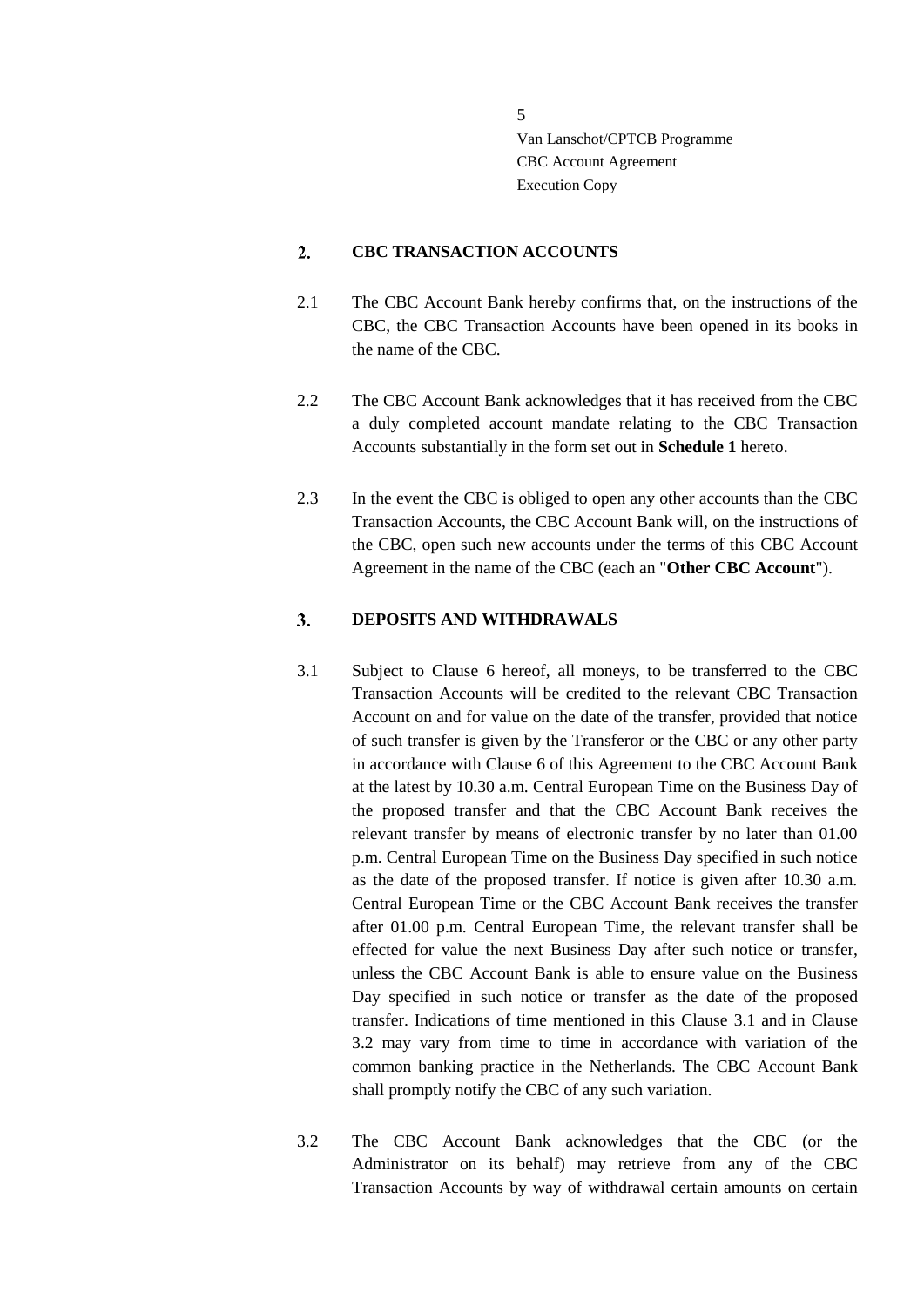dates subject to the terms of this Agreement. The CBC hereby agrees with the Security Trustee to retrieve such amounts only, upon and subject to the terms of the Trust Deed and this Agreement. Subject to Clause [6](#page-7-1) hereof, each withdrawal of moneys from any of the CBC Transaction Accounts shall be made upon giving notice before 12.00 a.m. Central European Time on the relevant day such notice is to take effect on and for value on such day, but no such withdrawal shall be made unless the CBC Account Bank is instructed to, and does, transfer any such moneys directly to the account and/or payee specified for such purpose by the CBC (or the Administrator on its behalf). The notice given by the CBC (or the Administrator on its behalf) shall specify the amount to be transferred to such account and/or payee.

- 3.3 Notwithstanding any of the foregoing, the CBC (or the Administrator on its behalf) shall never be entitled to withdraw any amount exceeding the respective credit balance of each of the CBC Transaction Accounts at the time of withdrawal, subject to the Security Trustee Rights Pledge Agreement. The CBC hereby agrees with the Security Trustee to only apply the amounts standing to the balance of each of the CBC Transaction Accounts in accordance with the provisions of the Trust Deed and the Security Trustee Rights Pledge Agreement.
- 3.4 As soon as possible after the debiting or crediting of any of the CBC Transaction Accounts, the CBC Account Bank shall ensure that each of the CBC and the Administrator has access to an electronic banking system which enables it to view (i) all debit and credit transactions in respect of such CBC Transaction Accounts; and (ii) the new balance of each of the CBC Transaction Accounts on such date. If the Security Trustee so requires the CBC Account Bank shall ensure that the Security Trustee shall have access to the electronic banking system.

#### <span id="page-5-0"></span> $\overline{4}$ . **INTEREST AND FEES**

<span id="page-5-1"></span>4.1 Each of the CBC Transaction Accounts Funds shall carry a rate of interest equal to the CBC Transaction Accounts Interest Rate on the basis of actual days elapsed and a 360 day year. If the CBC Account Bank intends to charge a negative CBC Transaction Accounts Interest Rate to the CBC in relation to the CBC Transaction Accounts Funds, the CBC Account Bank shall notify the Issuer of this intention at least ten (10) Business Days in advance and after such date the CBC shall pay such rate to the CBC Account Bank.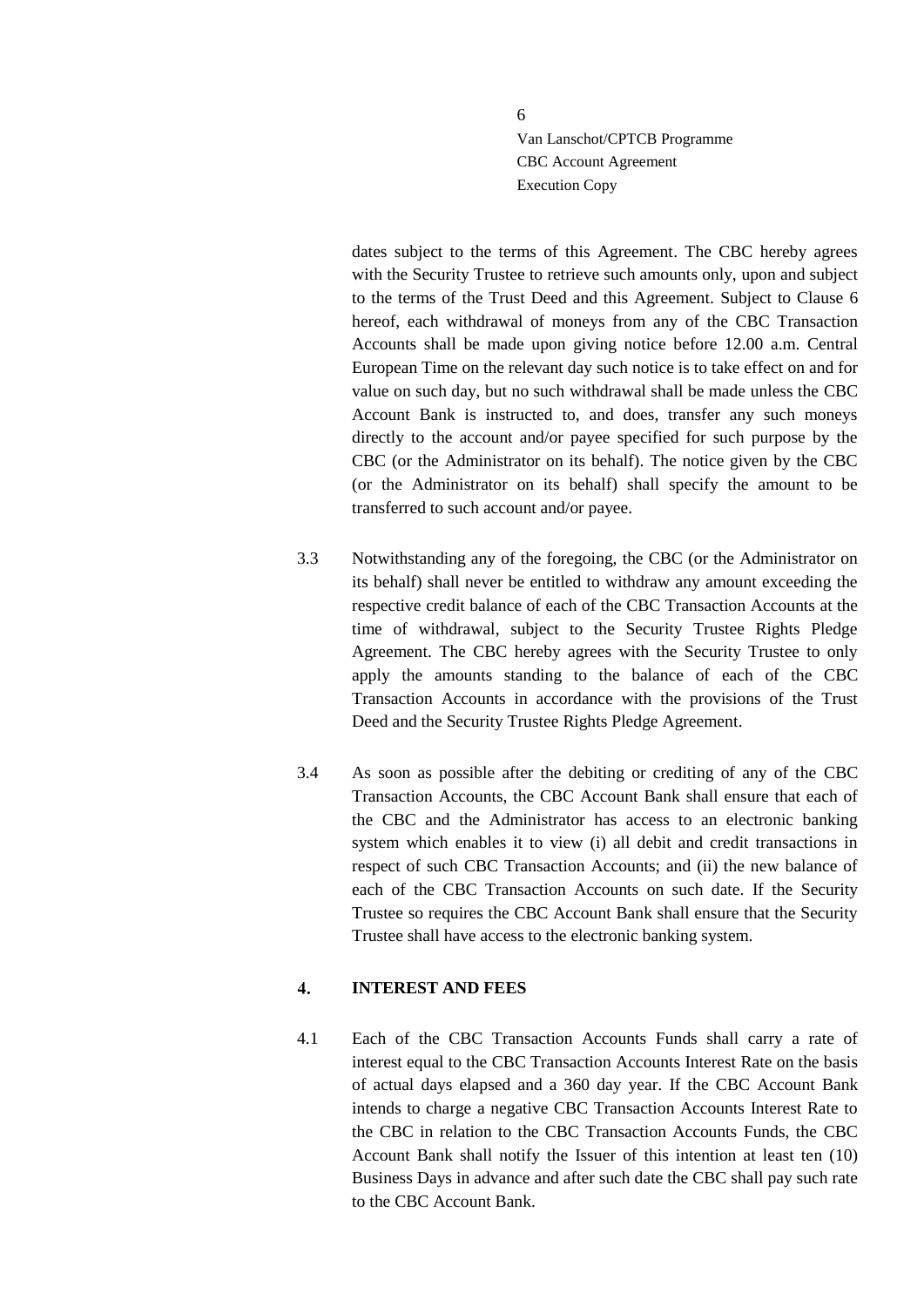- 4.2 The CBC Account Bank shall pay interest accrued in accordance with Clause [4.1](#page-5-1) on the CBC Transaction Accounts Funds in respect of each CBC Account Bank Period in arrear by crediting (or debiting, in case of a negative CBC Transaction Accounts Interest Rate) the relevant CBC Transaction Accounts with the amounts thereof, on and for value on the CBC Payment Date immediately succeeding such CBC Account Bank Period or on such earlier date as the whole of the CBC Transaction Accounts Funds are withdrawn from the relevant CBC Transaction Account pursuant to Clause [5](#page-7-0) below.
- <span id="page-6-0"></span>4.3 All payments by the CBC Account Bank under this Agreement shall be made in full without any deduction or withholding (whether in respect of set-off, counterclaim, duties, taxes, charges or otherwise whatsoever) unless the deduction or withholding is required by law and the deduction or withholding involves amounts payable on the basis of this Agreement only, in which event the CBC Account Bank shall:
	- (a) ensure that the deduction or withholding does not exceed the minimum amount legally required;
	- (b) pay to the relevant taxation or other authorities within the period for payment permitted by applicable law the full amount of the deduction or withholding;
	- (c) use its best endeavours to furnish to the CBC, within the period for payments permitted by the relevant law, either:
		- i. an official receipt of the relevant taxation authorities involved in respect of all amounts so deducted or withheld; or
		- ii. if no such receipt is issued by the taxation authorities concerned on payment to them of amounts so deducted or withheld, a certificate of deduction or equivalent evidence of the relevant deduction or withholding issued by itself; and
	- (d) repay to the relevant CBC Transaction Account any refunds or repayments by the relevant authorities in relation to such deduction or withholding.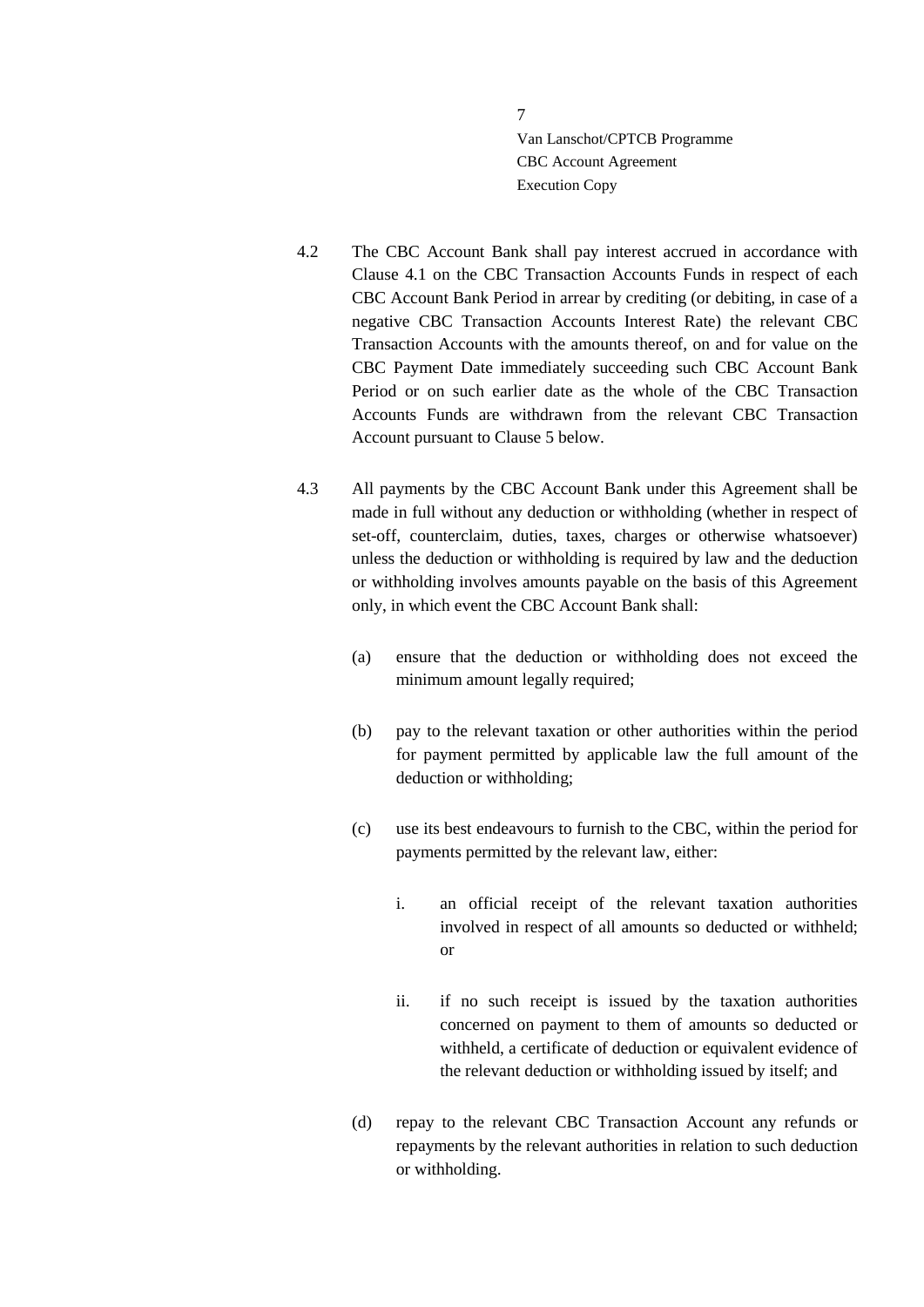4.4 The CBC Account Bank will be entitled to receive a closing fee and thereafter on each anniversary of the Programme a fee as separately agreed in the letter from Société Générale and accepted by the CBC in respect of the CBC Transaction Accounts on 2 March 2015, as the same may be amended, restated, supplemented or otherwise modified from time to time by the CBC, subject to the consent of the Security Trustee and the Issuer Account Bank.

#### <span id="page-7-0"></span>5. **FINAL REPAYMENT**

Upon termination or expiry of this Agreement pursuant to Clause [7,](#page-7-2) the CBC Account Bank shall immediately repay to the CBC the whole of the CBC Transaction Accounts Funds together (in each case) with interest accrued thereon (and not previously withdrawn) to (but excluding) the date of actual repayment, such repayment being effected by means of a transfer direct to the then specified account of the CBC.

#### <span id="page-7-1"></span>6. **PROCEDURES**

Notice of transfer or withdrawals to or from the CBC Transaction Accounts shall be given by facsimile transmission, email or e-banking in accordance with the requirements agreed among the parties by the persons referred to in the mandate provided by the CBC to the CBC Account Bank on the date hereof substantially in the form set out in **Schedule 1** hereto.

#### <span id="page-7-2"></span>7. **TERM, TERMINATION AND REPLACEMENT**

- 7.1 Subject as provided in Clause [7.2,](#page-7-3) this Agreement shall commence on the date hereof and continue until 12:00 pm Central European Time of the date on which all of the Covered Bonds have been redeemed or written off in full and all other payment obligations under the Transaction Documents of the CBC have been fulfilled.
- <span id="page-7-3"></span>7.2 The CBC may at any time (but, if prior to the date on which the Covered Bonds are redeemed or written off in full, only with the prior written consent of the Security Trustee), by written notice terminate this Agreement with immediate effect, in respect of Clause [7.2\(](#page-7-3)c) subject to Clause [7.3,](#page-8-0) upon the occurrence of any of the following events: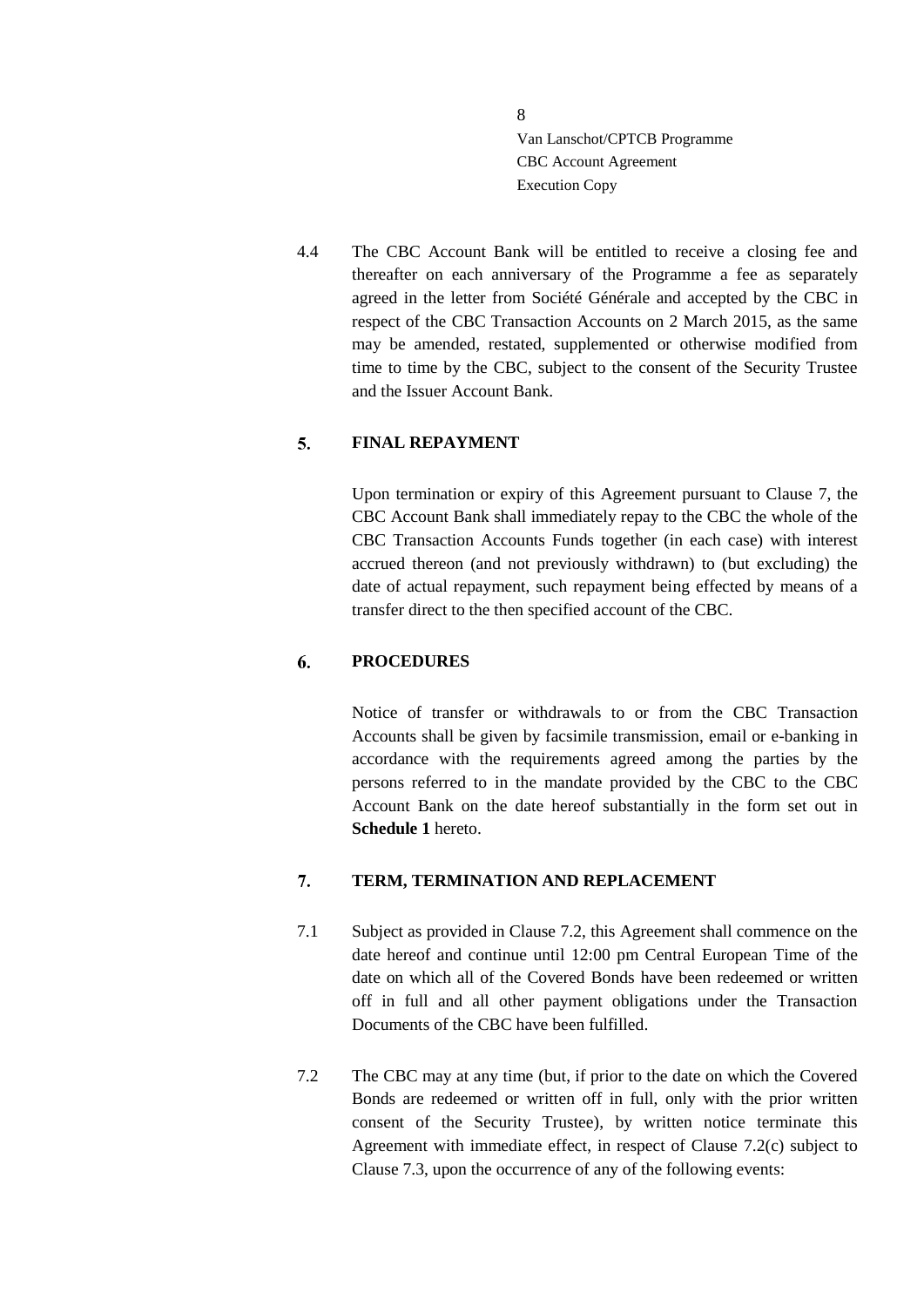- (a) the CBC Account Bank is in breach of any of the representations and warranties set out in Clause [8;](#page-9-0) or
- (b) the CBC Account Bank takes any corporate action or other steps are taken or legal proceedings are initiated or threatened against it for its dissolution and liquidation; or
- (c) at any time the unsecured, unsubordinated and unguaranteed debt obligations of the CBC Account Bank are assigned a rating below the Requisite Credit Rating or any of such ratings is withdrawn; or
- (d) the CBC Account Bank becomes involved in negotiations with any one or more of its creditors with a view to the general readjustment or rescheduling of its indebtedness or makes a general composition for the benefit of its creditors (*buitengerechtelijk akkoord*); or
- (e) the CBC Account Bank has taken any corporate action or any steps have been taken or legal proceedings have been instituted or threatened against it for its bankruptcy (*faillissement*), any recovery, intervention or resolution measure or tool under Dutch law or EU regulations, or any equivalent or analogous regime under the laws of any foreign country or for the appointment of a receiver or a similar officer of it or of any or all of its assets; or
- (f) the CBC Account Bank ceases to carry on all its business or such a substantial part of its business which has a material adverse effect on the performance of the CBC Account Bank under this Agreement; or
- (g) the CBC Account Bank fails to perform any material obligation under this Agreement for a period of fifteen (15) calendar days after written notice by the CBC or the Security Trustee, unless such failure is remedied within such period.
- <span id="page-8-0"></span>7.3 If an event as set forth in Clause 7.2(c) has occurred, the CBC Account Bank will, within the Relevant Remedy Period, unless a Rating Agency Confirmation has been obtained, (i) procure the opening of new accounts under the terms of a new CBC Account Agreement substantially on the same terms as the CBC Account Agreement with a financial institution having at least the Requisite Credit Rating and transfer the CBC

9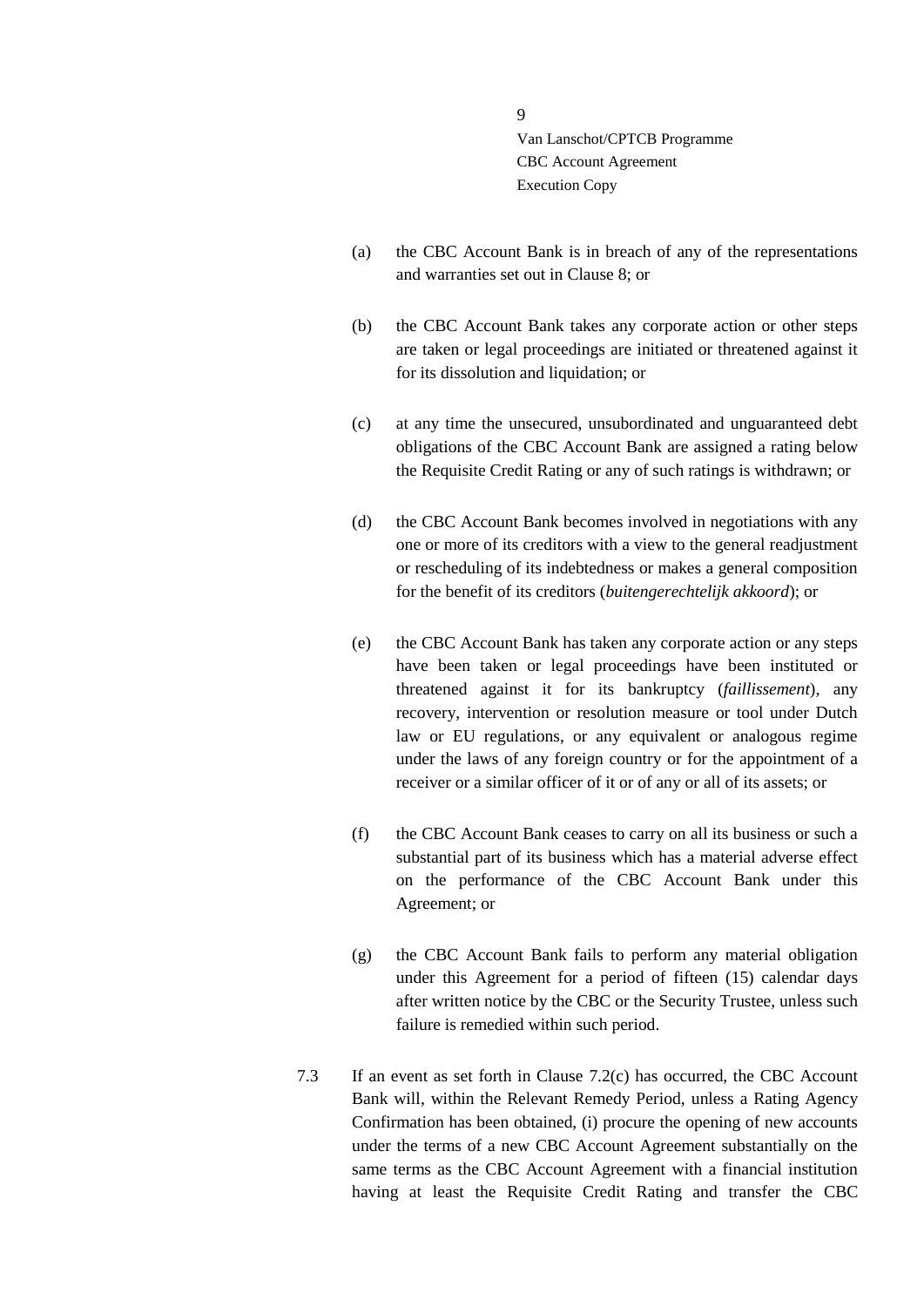Transaction Accounts to this financial institution, or (ii) obtain a guarantee of its obligations under the CBC Account Agreement in accordance with the guarantee criteria of S&P and on terms acceptable to the Security Trustee, acting reasonably, from a financial institution having at least the Requisite Credit Rating. Following such Relevant Remedy Period or if one of the other events set forth in Clause [7.2](#page-7-3) occurs, the CBC may at any time, with the prior written consent of the Security Trustee, by not less than ten (10) calendar days' notice to the CBC Account Bank specifying the failure in question and the action required to remedy it, terminate this Agreement with effect from the expiry date of such notice.

- 7.4 The CBC may terminate this Agreement (i) with immediate effect if the CBC Account Bank delivers a notification to the CBC that it intends to charge a negative CBC Transaction Accounts Interest Rate to the CBC in relation to the CBC Transaction Accounts Funds or (ii) at any time on giving not less than sixty (60) calendar days' written notice to the CBC Account Bank (such notice to be copied to the Security Trustee), provided that such termination shall not take effect until such time as a bank licensed to act as a bank in the Netherlands under the Wft, the CRR or any similar applicable laws, which has a rating at least equal to the Requisite Credit Rating, has entered into an agreement with the CBC and the Security Trustee on terms that are, in the opinion of the Security Trustee, no less favourable to the CBC than this Agreement and opened accounts in the name of the CBC for the purposes of accepting deposits pursuant to such agreement.
- 7.5 Any termination of this Agreement shall be without prejudice to the accrued rights of each of the parties hereto in respect of any antecedent breach by any of the other parties hereto of any of the provisions of this Agreement.
- 7.6 Each of the parties shall bear its own costs and expenses incurred by it as a result of any termination of this Agreement pursuant to this Clause.

#### <span id="page-9-0"></span>8. **REPRESENTATIONS AND WARRANTIES**

<span id="page-9-1"></span>8.1 The CBC Account Bank represents and warrants to the CBC and the Security Trustee at the date hereof and on each date on which a deposit is made pursuant to Clause 3 and on each CBC Payment Date as follows: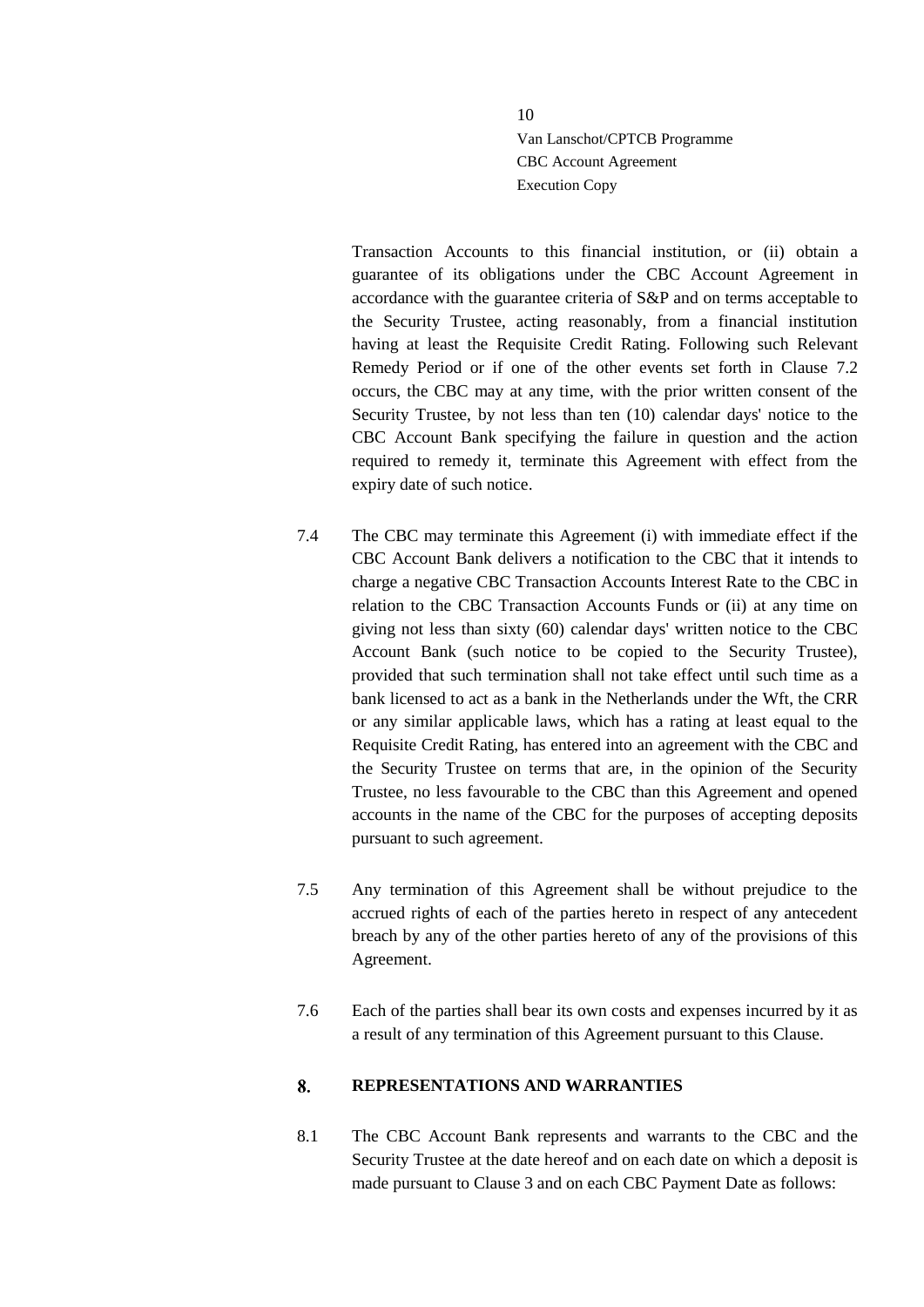- (a) it is a Dutch branch of a public company, duly organised and existing under the laws of the French Republic (*Société Anonyme*), acting through its Amsterdam Branch and is licensed to act as a bank in the Netherlands within the meaning of the Wft and the CRR;
- (b) the constitutive documents establishing and regulating it include the provisions which give it power, and all necessary corporate authority has been obtained and action taken, for it to sign and deliver, and perform the transactions contemplated in this Agreement and the agreements entered into in connection herewith and this Agreement and any agreement entered into in connection herewith constitute valid, legal and binding obligations of it and are enforceable in accordance with their terms;
- (c) neither the signing and delivery of this Agreement nor the performance of any of the transactions contemplated in it does or will contravene or constitute a default under, or cause to be exceeded any limitation on it or the powers of its directors imposed by or contained in, (i) any law by which it or any of its assets is bound or affected, or (ii) the constitutional documents which establish and regulate it, or (iii) to the best of its knowledge and beliefs any agreement to which it is a party or by which any of its assets is bound;
- (d) it has duly and unconditionally obtained or made each authorisation, approval, consent, licence, exemption or registration required on its part of or in connection with the execution and performance of this Agreement and any matters contemplated thereby and such authorisation, approval, consent, licence, exemption or registration in full force and effect;
- (e) no litigation, arbitration or administrative proceedings has been instituted, or is pending or to the best of its knowledge threatened which might have a Material Adverse Effect on it or its ability to perform its obligations under this Agreement;
- (f) none of the events set forth under Clause 7.2 has occurred and is continuing or which with the giving of notice or lapse of time or other condition would constitute such event; and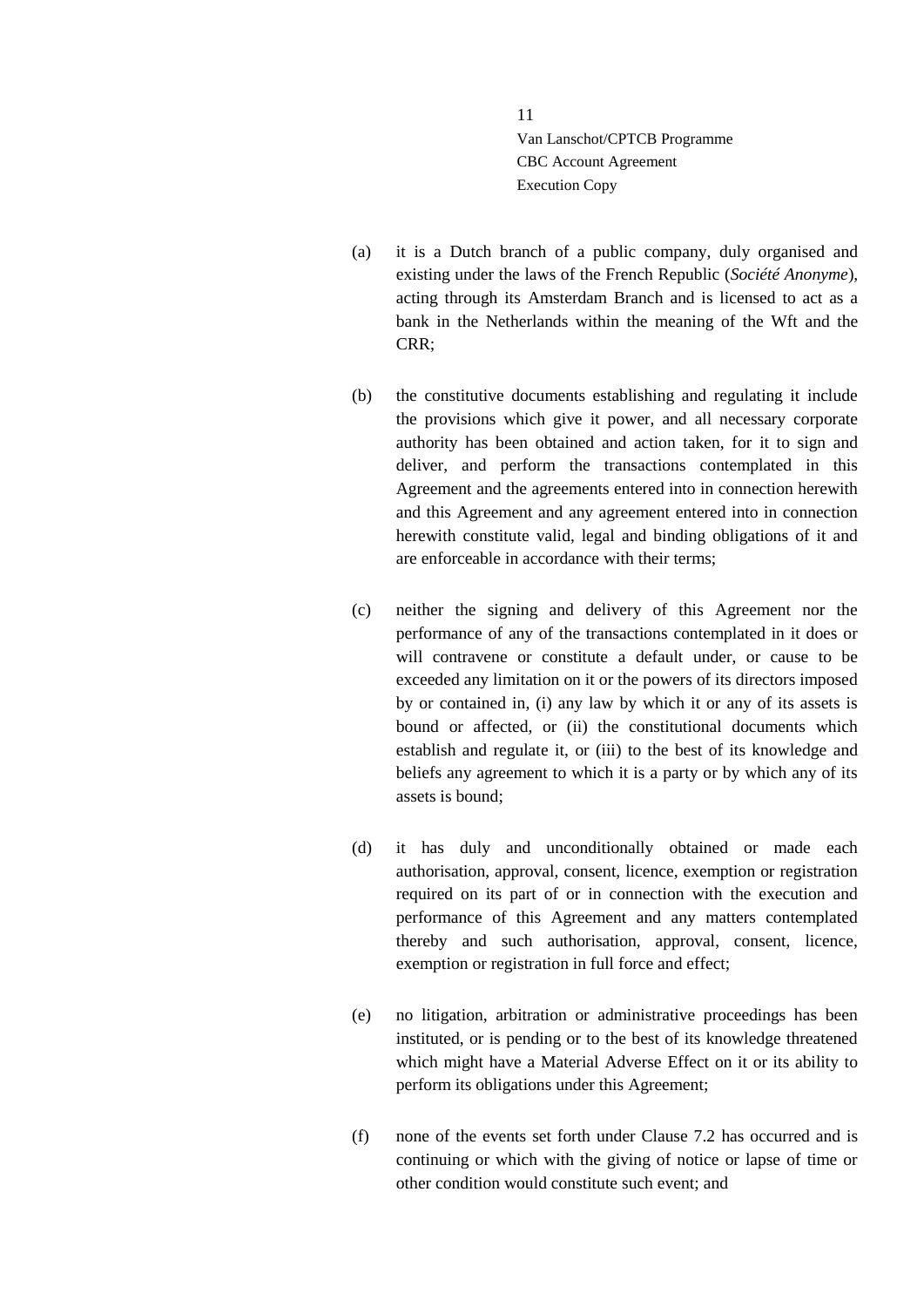- (g) the CBC Account Bank satisfies at least the Requisite Credit Rating.
- 8.2 The CBC Account Bank undertakes to notify the CBC and Security Trustee immediately if, at any time during the term of this Agreement, any of the statements contained in Clause [8.1](#page-9-1) is untrue and incorrect.

#### <span id="page-11-0"></span> $9<sub>1</sub>$ **WAIVER OF SET-OFF, RETENTION AND PLEDGE**

- 9.1 Without prejudice to Clause [4.3,](#page-6-0) the CBC Account Bank hereby undertakes with the CBC and the Security Trustee not to exercise or claim any right of set-off or counterclaim or purport to set-off or counterclaim (any of), or combination or consolidation of accounts in respect of any of the CBC Transaction Accounts and/or the CBC Transaction Accounts Funds and/or any interest accruing thereon or on any part of any thereof, whether or not arising by law, and the CBC Account Bank hereby waives the applicability of any provisions of the General Banking Conditions that would create such right.
- 9.2 The CBC Account Bank hereby waives in advance any and all rights of suspension and retention, in respect of any of the CBC Transaction Accounts and/or the CBC Transaction Accounts Funds and/or any interest accruing thereon or on any part of any thereof.
- 9.3 The CBC Account Bank hereby releases in advance any security right, including without limitation a right of pledge, it holds (or might hold) in respect of the CBC Transaction Accounts or the CBC Transaction Accounts Funds and/or any interest accruing thereon or on any part of any thereof, and the CBC Account Bank hereby waives the applicability of any provision of the General Banking Conditions that would create such right.
- 9.4 The CBC Account Bank hereby gives its consent to the CBC to pledge the CBC Account Rights in accordance with the Transaction Documents.

#### <span id="page-11-1"></span> $10.$ **ASSIGNMENT AND THE SECURITY TRUSTEE**

10.1 Without prejudice to the rights of pledge created under the Security Trustee Rights Pledge Agreement, neither the CBC nor the CBC Account Bank may assign or transfer any of its rights or obligations hereunder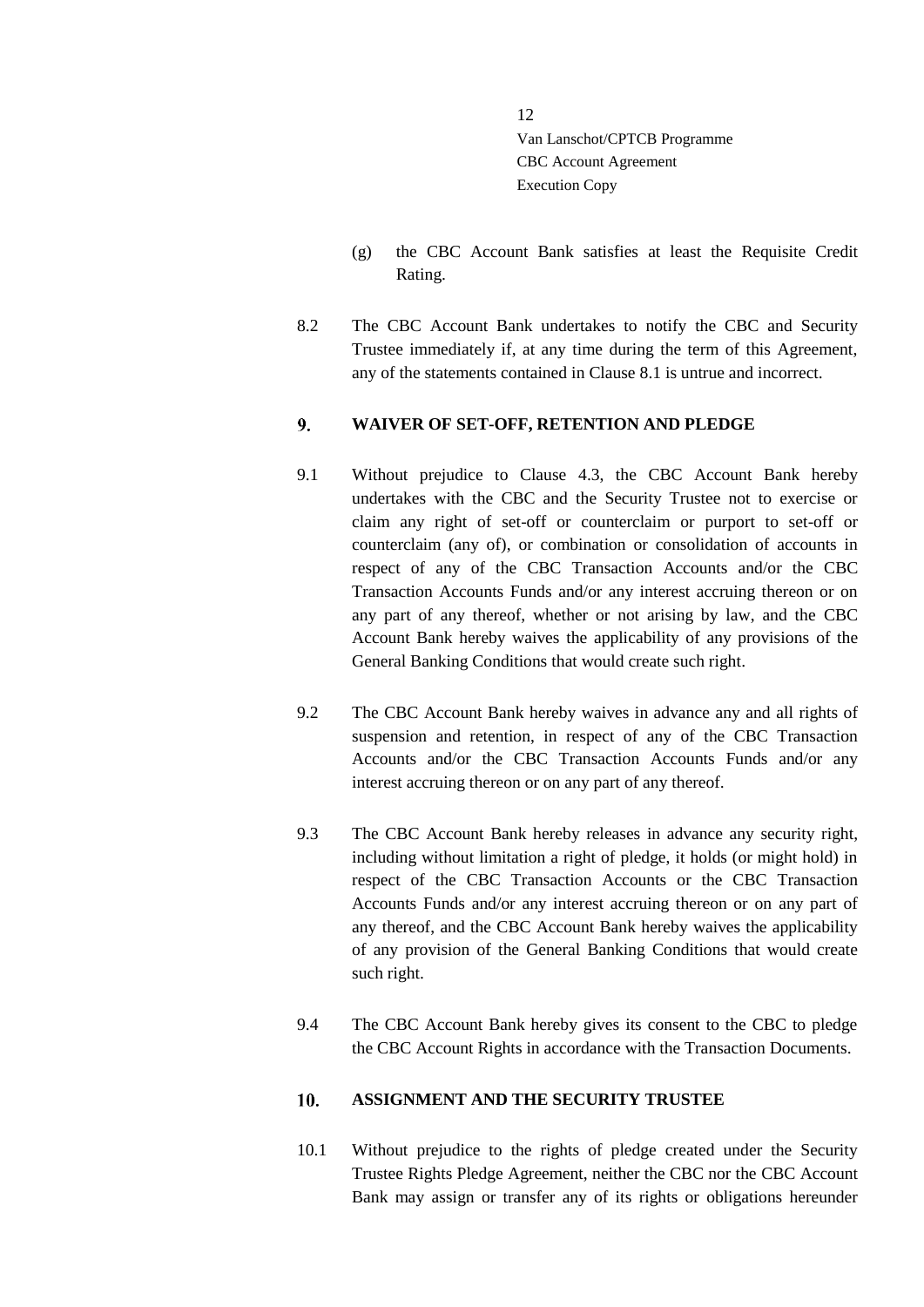without the prior written consent of the other and, in either case, the Security Trustee.

- 10.2 Upon receiving written notice from the Security Trustee to the effect that the CBC Account Bank shall only, following receipt of such notice, act in relation to any of the CBC Transaction Accounts and this Agreement in accordance with the directions of the Security Trustee, the CBC Account Bank confirms that it shall only comply with the directions of the Security Trustee.
- 10.3 The CBC Account Bank shall provide to the Security Trustee such information and evidence in respect of any dealing between the CBC (or the Administrator on its behalf) and the CBC Account Bank under this Agreement or otherwise as the Security Trustee may reasonably request and the CBC hereby waives any right or duty of confidentiality which it may have or which may be owed to it by the CBC Account Bank in respect of such information and evidence.

#### <span id="page-12-0"></span> $11.$ **ACKNOWLEDGEMENT**

The CBC has appointed the Administrator as its agent to administer, *inter alia*, the CBC's rights and obligations under this Agreement. The CBC agrees and confirms that the CBC Account Bank may and the CBC Account Bank agrees and confirms that it will, unless otherwise notified by the CBC or the Security Trustee, act in accordance with instructions given by the Administrator, on behalf of the CBC in the administration and operation of each of the CBC Transaction Accounts under this Agreement, such instructions to be given by authorized signatories as represented in the signatory list of the Administrator set out in the duly completed account mandate relating to each of the Transaction Accounts substantially in the form set out in the **Schedule 1** hereto as being authorised so to act. Any notice to be given to the CBC will also be given to the Administrator.

#### <span id="page-12-1"></span>**TEMPORARY AND PERMANENT CESSATION OF EONIA**  $12.$

12.1 As from the EONIA Trigger Event Date, the Alternative EONIA Index shall be used for the purposes of determining the rate of interest payable in respect of the CBC Transaction Accounts, unless a different rate is agreed between the Parties.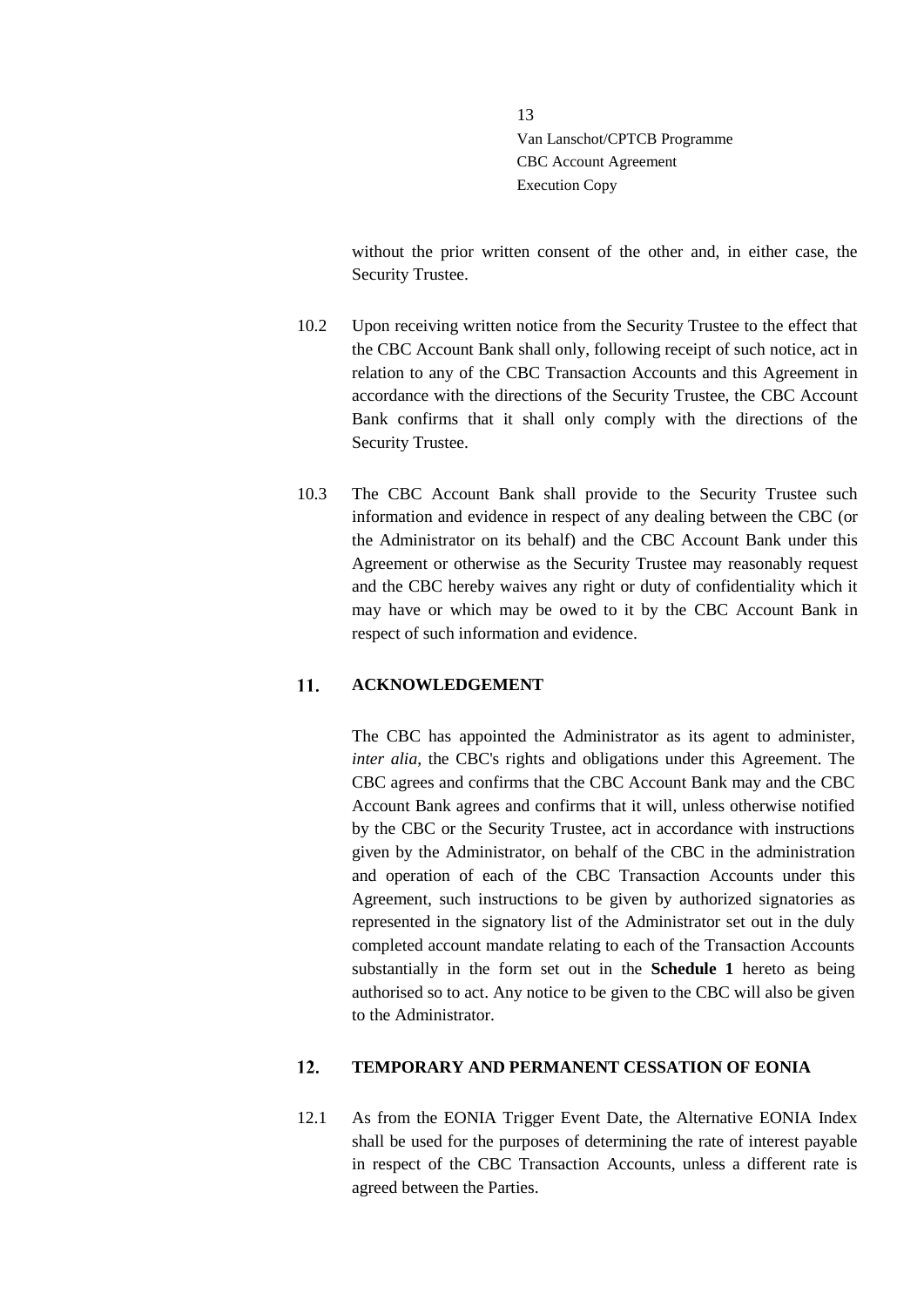- 12.2 The Parties acknowledge that the EONIA calculation methodology is expected to change during the term of this Agreement and agree that references to EONIA will be understood to be references to EONIA as changed, irrespective of the calculation methodology used at that moment to determine the current underlying interest.
- 12.3 For the purpose of this Clause [12,](#page-12-1) the following capitalised terms shall have the following meanings:
	- (a) "**EONIA Adjustment Spread**" means the spread provided by the European Central Bank and calculated by the European Central Bank according to the methodology publicly recommended by the Working Group on Euro Risk-Free Rates and made available by the European Central Bank on its website.
	- (b) "**Alternative EONIA Index**" means for the relevant CBC Transaction Account interest period:
		- i. where the EONIA Trigger Event is caused by an error or omission of an administrative or operational nature: EONIA in respect of the first preceding day on which EONIA was available, provided that, (A) if EONIA is still unavailable at the end of the five (5) Business Day period following the EONIA Trigger Event Date, paragraph (ii) below shall apply from and including the first calendar day following the expiry of such five (5) Business Day period and (B) if during that five (5) Business Day period, EONIA is available again, the Alternative EONIA Index shall, from such date, be EONIA in respect of that interest period; or
		- ii. where the EONIA Trigger Event is not caused by an error or omission of an administrative or operational nature:
			- 1.  $\epsilon$ STER plus, if any, the EONIA Adjustment Spread;
			- 2. if  $\epsilon$ STER and/or the EONIA Adjustment Spread is not available by the end of the first Business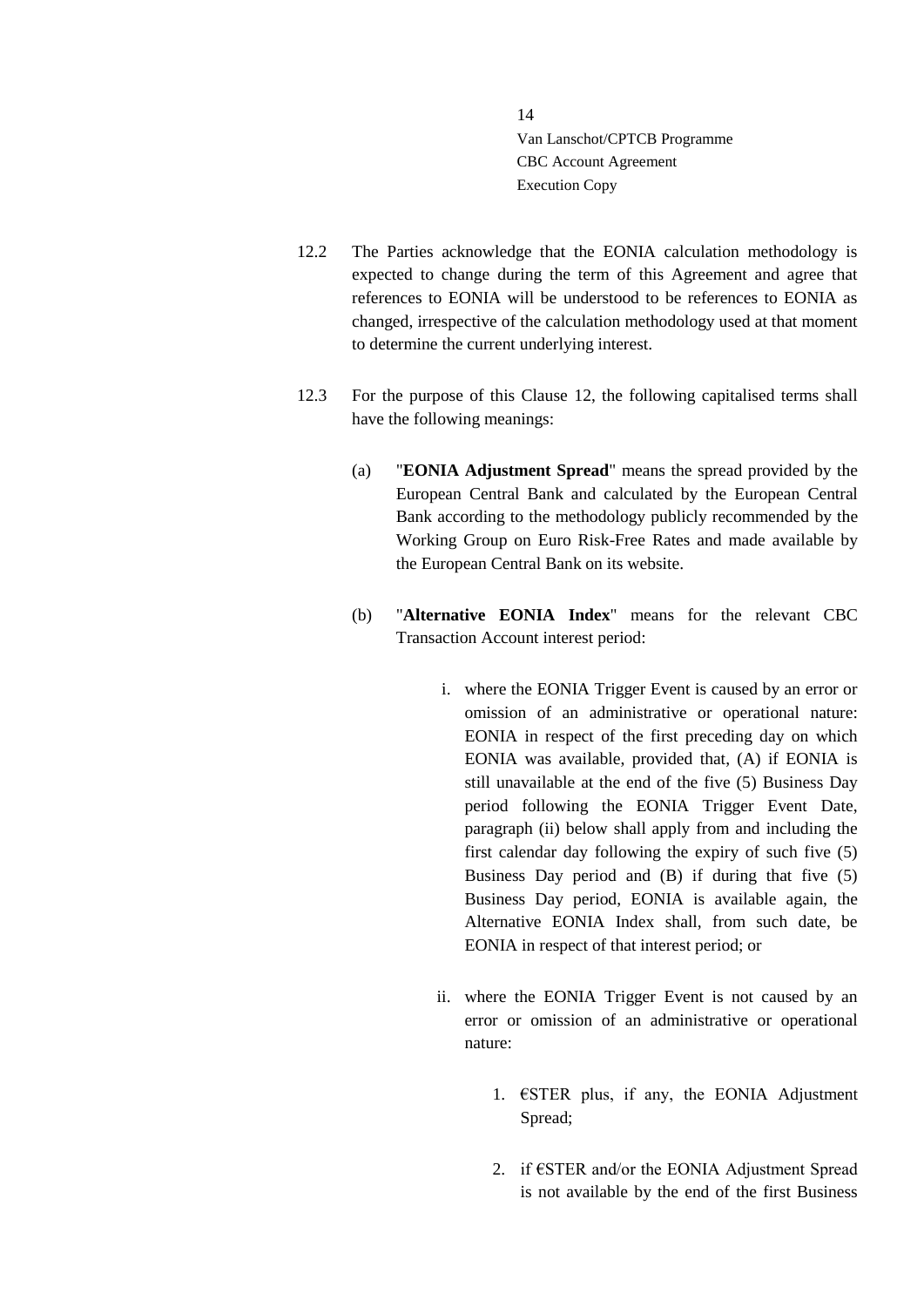Day following the EONIA Trigger Event Date, then the Alternative EONIA Index will be any rate (inclusive of any spreads or adjustments) which is formally designated, nominated or recommended as a replacement for EONIA by a Relevant Nominating Body; or

- 3. if no such rate or adjustment spread is designated, nominated or recommended by a Relevant Nominating Body by the end of the first Business Day following the EONIA Trigger Event Date, then the Alternative EONIA Index will be the EDFR plus the EDFR Spread.
- (c) "**EDFR**" means the Eurosytem Deposit Facility Rate, being the rate on the deposit facility, which banks may use to make overnight deposits with the Eurosystem and which is published on the European Central Bank's website.
- (d) "**EDFR Spread**" means the arithmetic mean of the daily difference between EONIA and the EDFR over a calculation period of thirty (30) Business Days starting thirty (30) Business Days prior to the EONIA Trigger Event Date and ending on the Business Day preceding the EONIA Trigger Event Date.
- (e) "**EONIA Trigger Event Date**" means, unless as may reasonably be determined otherwise by the CBC Account Bank in good faith, whichever is the earlier of:
	- i. EONIA ceasing to be published for a period of at least 5 Business Days or ceasing to exist;
	- ii. the date on which a public statement has been given by the administrator of EONIA that it will, by a specified date within the following six (6) calendar months, cease publishing EONIA permanently or indefinitely (in circumstances where no successor administrator has been appointed that will continue publication of EONIA);
	- iii. the administrator of EONIA not being included in the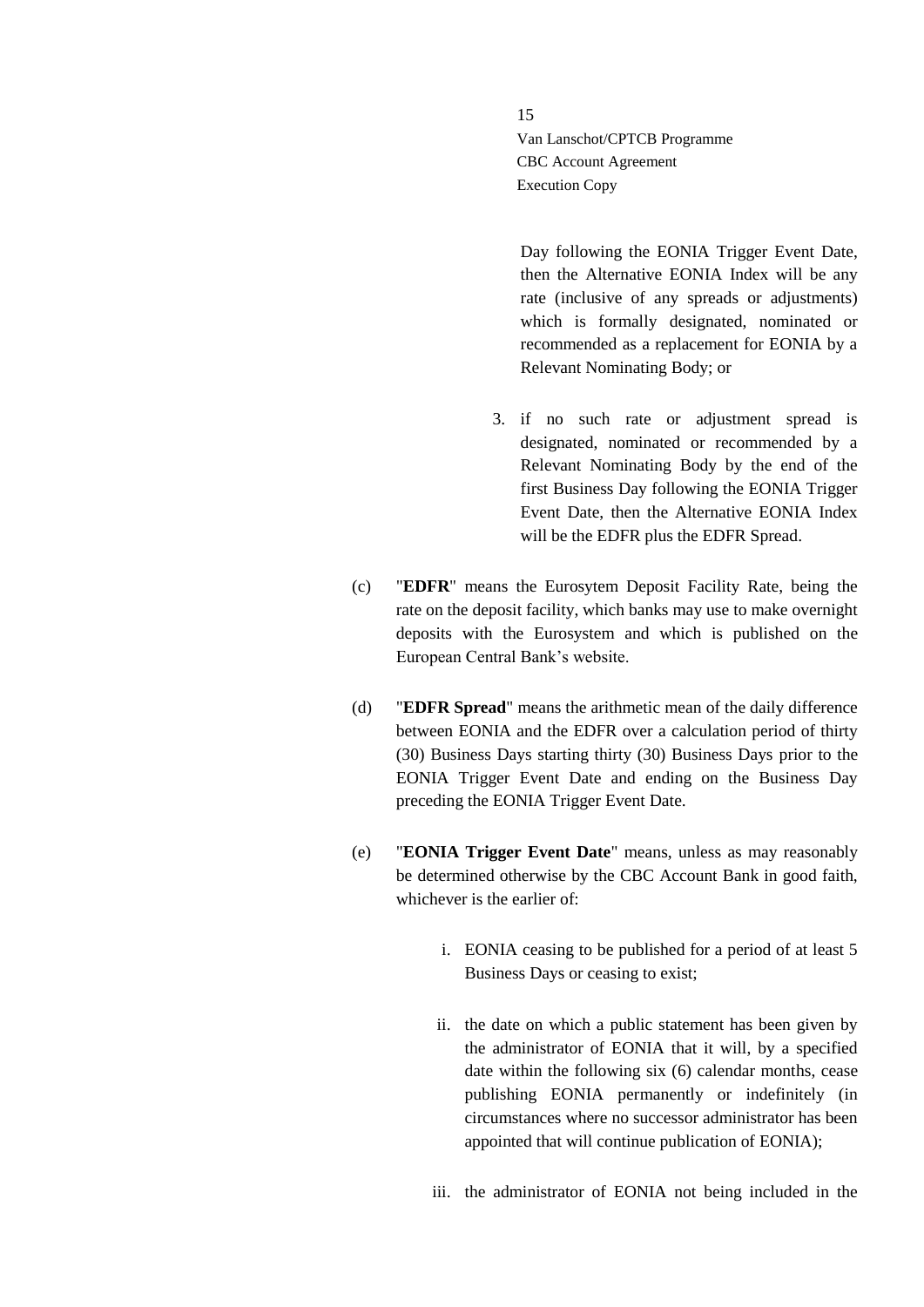register maintained by ESMA pursuant to Article 36 of Regulation (EU) 2016/1011 on the due date of such registration;

- iv. the date on which a public statement has been given by the supervisor of the administrator of EONIA that EONIA has been or will, by a specified date within the following six (6) calendar months, be permanently or indefinitely discontinued;
- v. the date on which a public statement has been given by the supervisor of the administrator of EONIA that means EONIA will be prohibited from being used or that its use will be subject to restrictions or adverse consequences, in each case within the following six (6) calendar months;
- vi. it has become unlawful for the CBC Account Bank to determine the rate of interest payable in respect of the CBC Accounts using EONIA; or
- vii. the date on which EONIA is not available owing to an error or omission of an administrative or operation nature, it being understood that if EONIA is not available for a cause other than those set out in paragraphs i. up to and including vi. above, this shall be considered to be due to an error or omission of an administrative or operational nature,

## each such event an "**EONIA Trigger Event**".

- (f) "**€STER**" means the rate that reflects the wholesale euro unsecured overnight borrowing costs of euro area banks, available by 9.00 a.m. (CET) on each Business Day and published on the European Central Bank's website.
- (g) "**Relevant Nominating Body**" means, in respect of the Alternative EONIA Index, the European Central Bank, the Working Group on Euro Risk-Free Rates, the Belgian Financial Services and Markets Authority, ESMA, the Financial Stability Board and/or any part of such entities.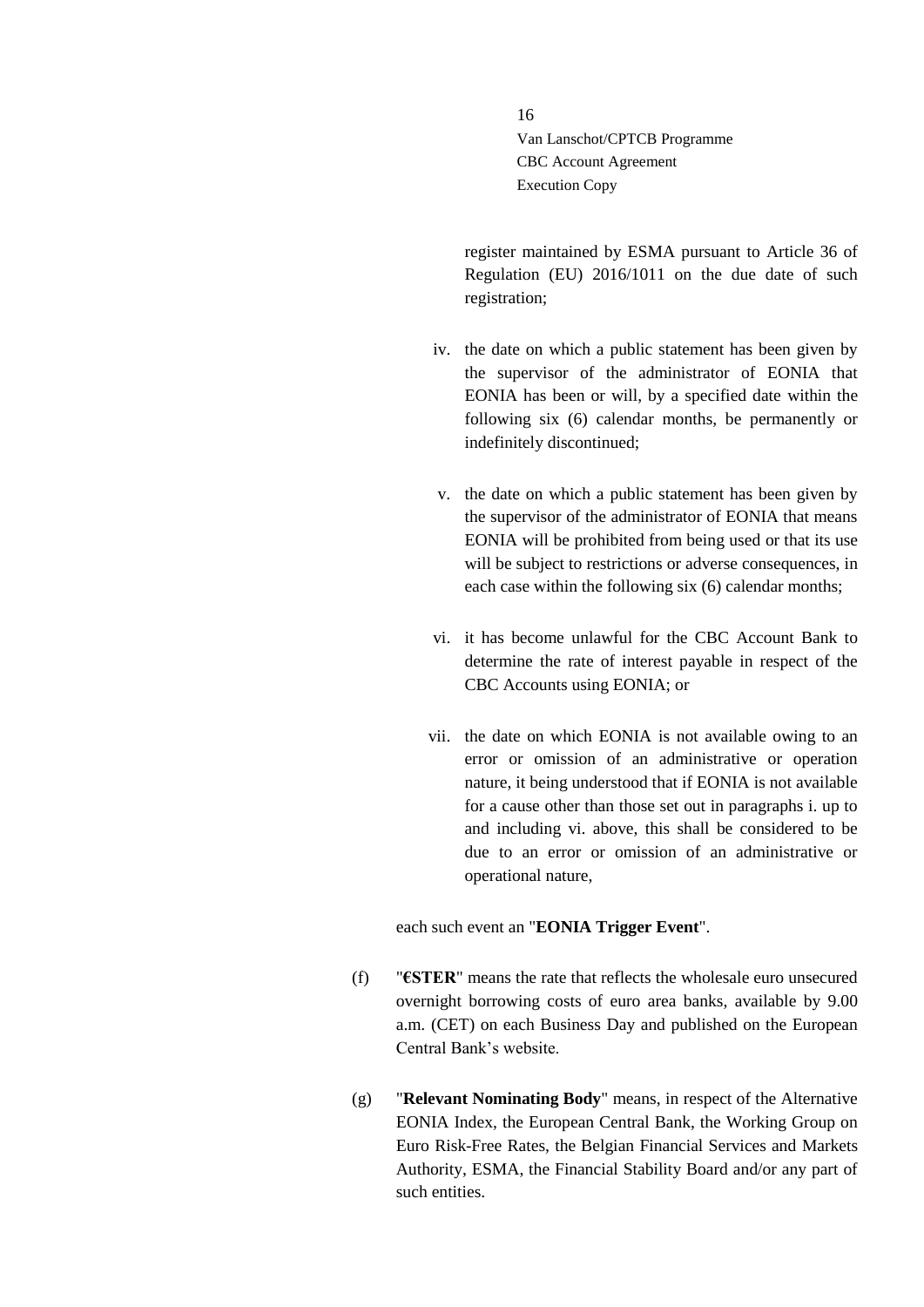#### <span id="page-16-0"></span> $13.$ **GENERAL BANKING CONDITIONS**

The General Banking Conditions (substantially in the form set out in **Schedule 2)** are applicable to the relationship between the CBC, the CBC Account Bank and the Security Trustee pursuant to this Agreement. In the event of a conflict between the General Banking Conditions and the provisions of this Agreement, the provisions of this Agreement shall prevail.

#### <span id="page-16-1"></span> $14.$ **NO DISSOLUTION, NO NULLIFICATION**

To the extent permitted by law, the parties hereby waive their rights pursuant to articles 6:265 to 6:272 inclusive of the Dutch Civil Code to dissolve (*ontbinden*), or demand in legal proceedings the dissolution (*ontbinding*) of, this Agreement. Furthermore, to the extent permitted by law, the parties hereby waive their rights under article 6:228 of the Dutch Civil Code to nullify (*vernietigen*), or demand in legal proceedings the nullification (*vernietiging*) of, this Agreement on the ground of error (*dwaling*).

#### <span id="page-16-2"></span>15. **GOVERNING LAW AND JURISDICTION**

- 15.1 This Agreement and any non-contractual obligations arising out of or in connection with this Agreement, including Clause [15.2](#page-16-3) hereof, shall be governed by and construed in accordance with Dutch law.
- <span id="page-16-3"></span>15.2 Any disputes arising out of or in connection with this Agreement including, without limitation, disputes relating to any non-contractual obligations arising out of or in connection with this Agreement, shall be submitted to the exclusive jurisdiction of the competent court in Amsterdam, the Netherlands.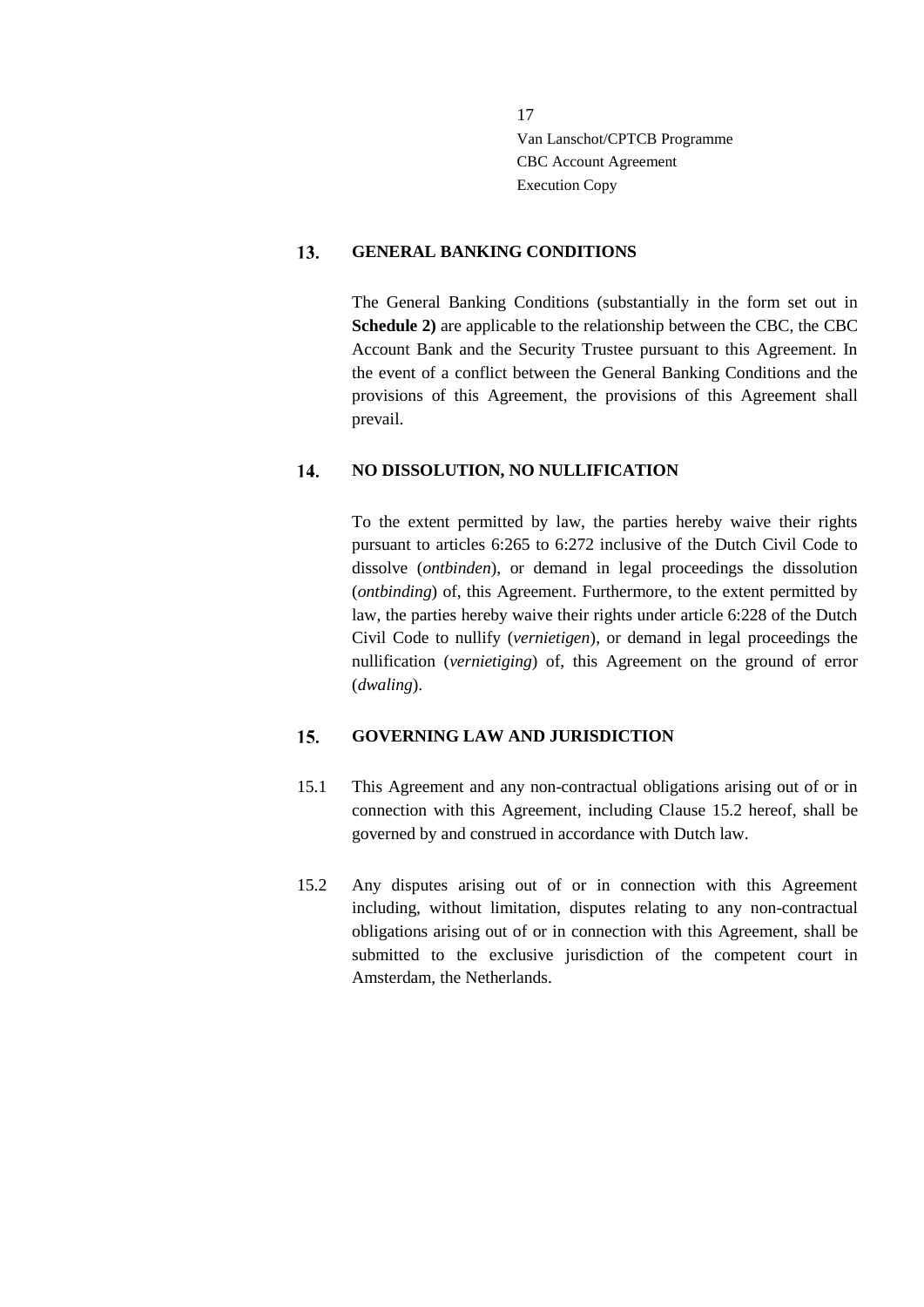**THIS AGREEMENT HAS BEEN LASTLY AMENDED AND RESTATED**  BY THE PARTIES HERETO PURSUANT TO THE DEED OF **AMENDMENT DATED 15 JULY 2019 AND WHICH DEED OF AMENDMENT HAS BEEN SIGNED BY THE PARTIES HERETO.**

**VAN LANSCHOT CONDITIONAL PASS-THROUGH COVERED BOND COMPANY B.V.**

**SOCIÉTÉ GÉNÉRALE S.A., AGENCE AMSTERDAM**

## **STICHTING SECURITY TRUSTEE VAN LANSCHOT CONDITIONAL PASS-THROUGH COVERED BOND COMPANY**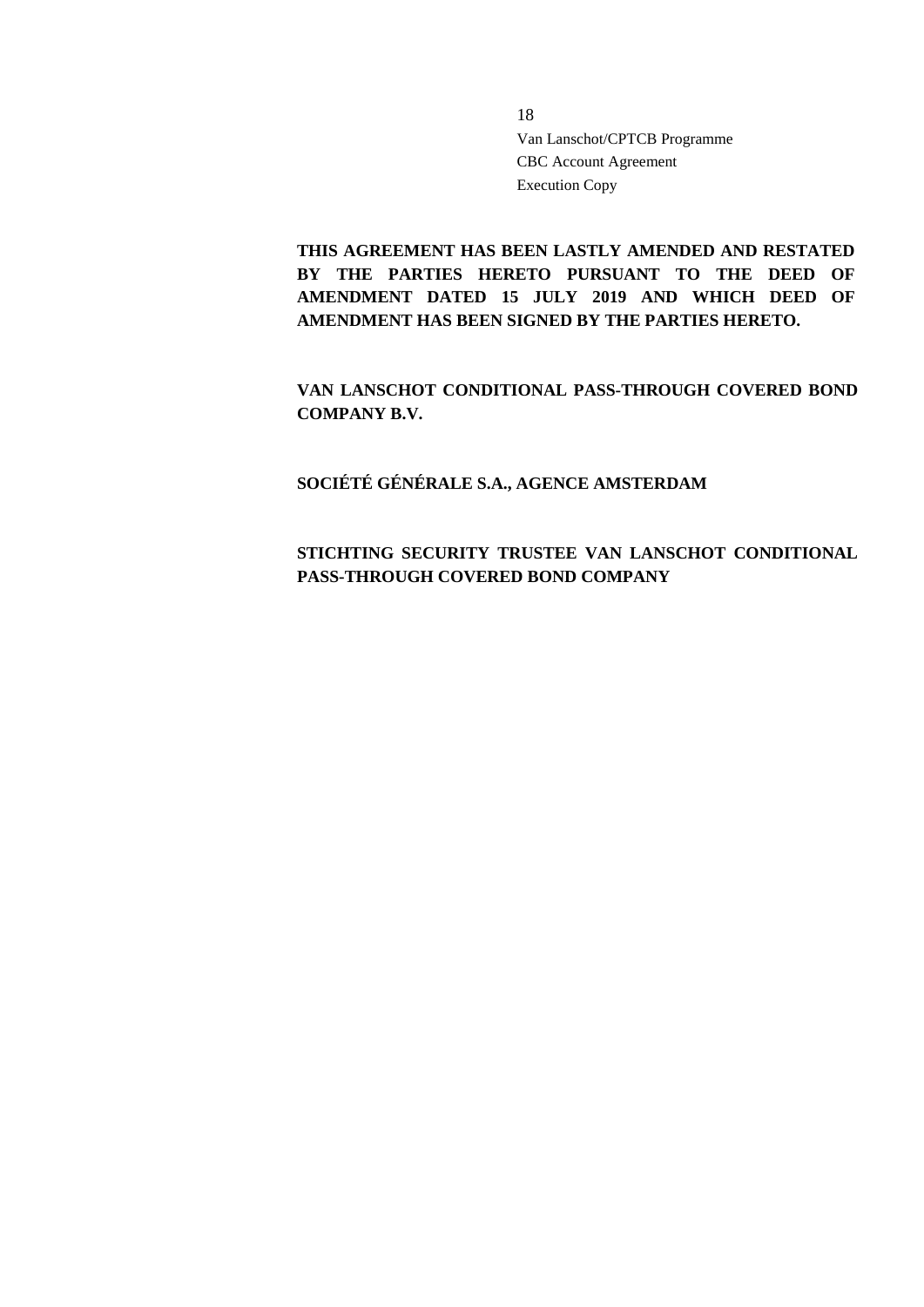### **SCHEDULE 1**

### **MANDATE BY CBC**

The undersigned:

**Intertrust Management B.V.**, a private company with limited liability (*besloten vennootschap met beperkte aansprakelijkheid*) organised under Dutch law and established in Amsterdam, the Netherlands, being the sole managing director of **Van Lanschot Conditional Pass-Through Covered Bond Company B.V.**, a limited liability company (*besloten vennootschap met beperkte aansprakelijkheid*) organised under Dutch law and established in Amsterdam, the Netherlands (the "**CBC**");

acting on behalf of the CBC hereby grants:

a power of attorney to each of the persons listed from time to time in the extracts of the Chamber of Commerce in accordance with the authorisations mentioned therein, as a director or proxy holder in respect of the Director of the CBC and the Administrator (until such person is no longer listed in the extract) (which persons are, on the date of the mandate, as listed in the **annexes** to this mandate), to represent the CBC in debiting and crediting and generally disposing over any funds in the bank account with IBAN number: ("**CBC Account**"), the bank account with IBAN number: ("**Swap Collateral Account**"), the bank account with IBAN number: ("**Construction Account**"), the bank account with IBAN number: ("**Reserve Account**") held with Société Générale S.A., Amsterdam Branch, as CBC Account Bank in accordance with the provisions of the CBC Account Agreement between the CBC, the CBC Account Bank and Stichting Security Trustee Van Lanschot Conditional Pass-Through

Signed in Amsterdam on [•] 2019.

Covered Bond Company dated 2 March 2015.

### **Intertrust Management B.V.**

by : title : proxy holder

\_\_\_\_\_\_\_\_\_\_\_\_\_\_\_\_\_\_\_\_\_\_\_\_\_\_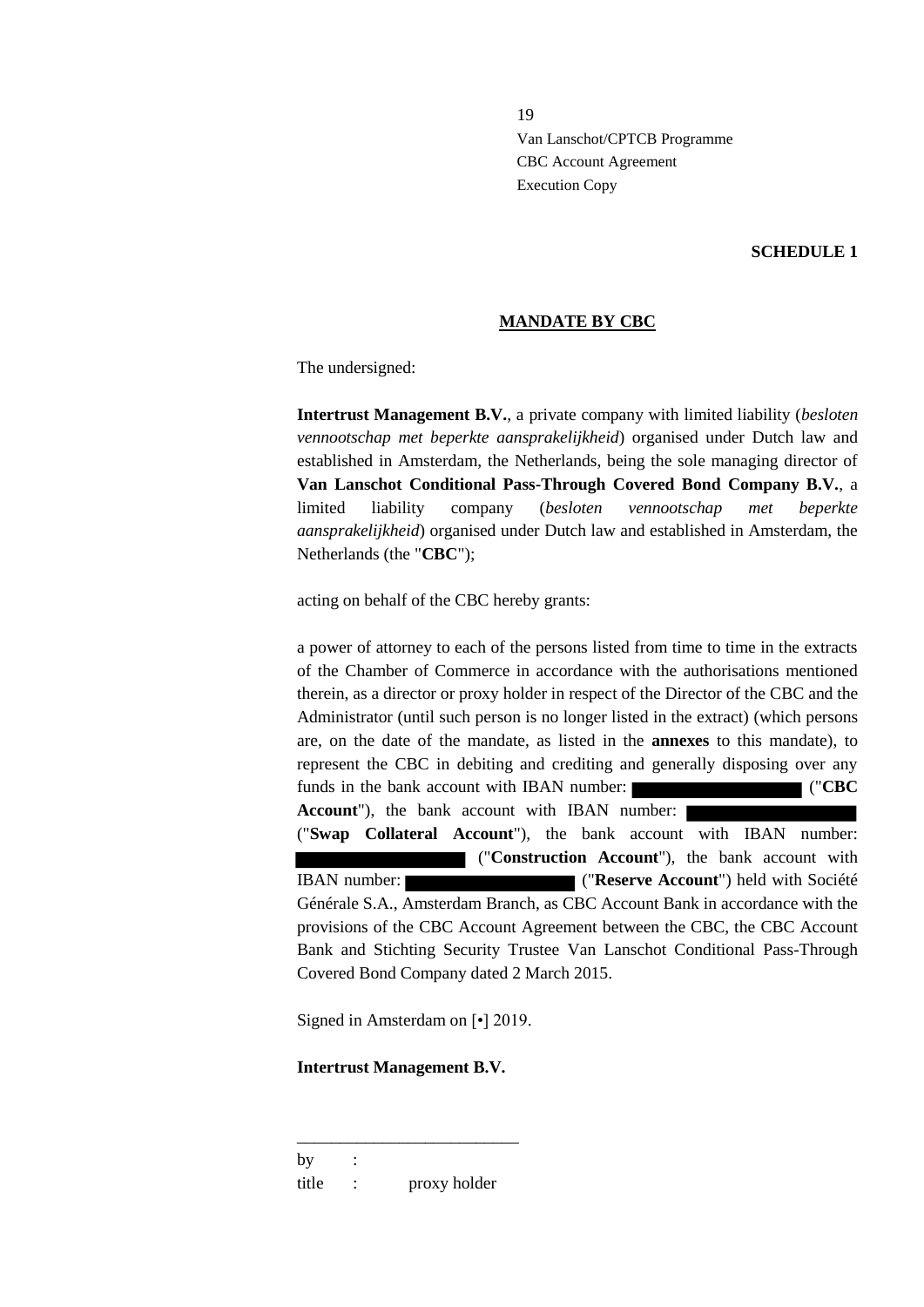**ANNEX 1**

# **Extract of the trade register CBC Director**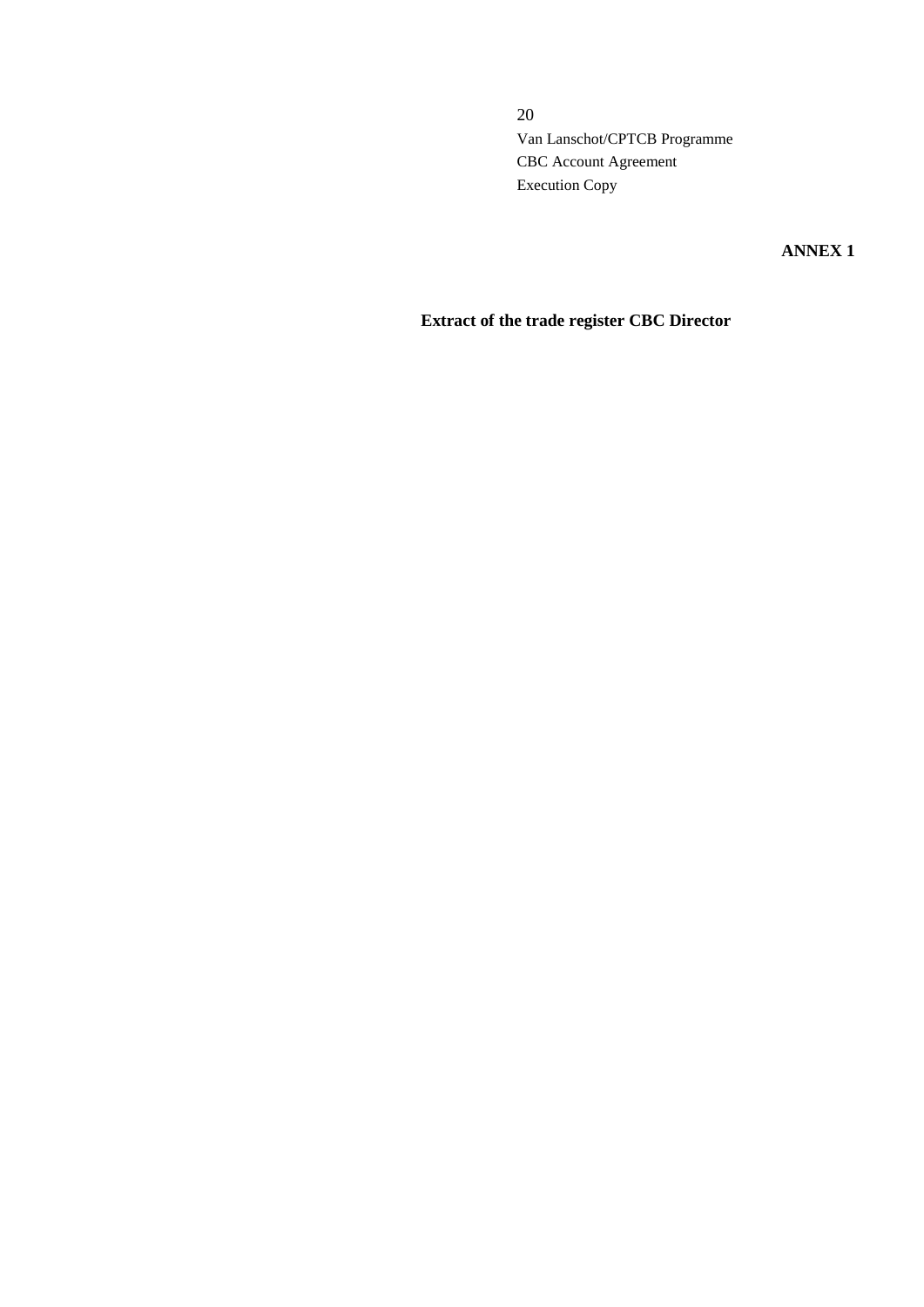**ANNEX 2**

# **Extract of the trade register Administrator**